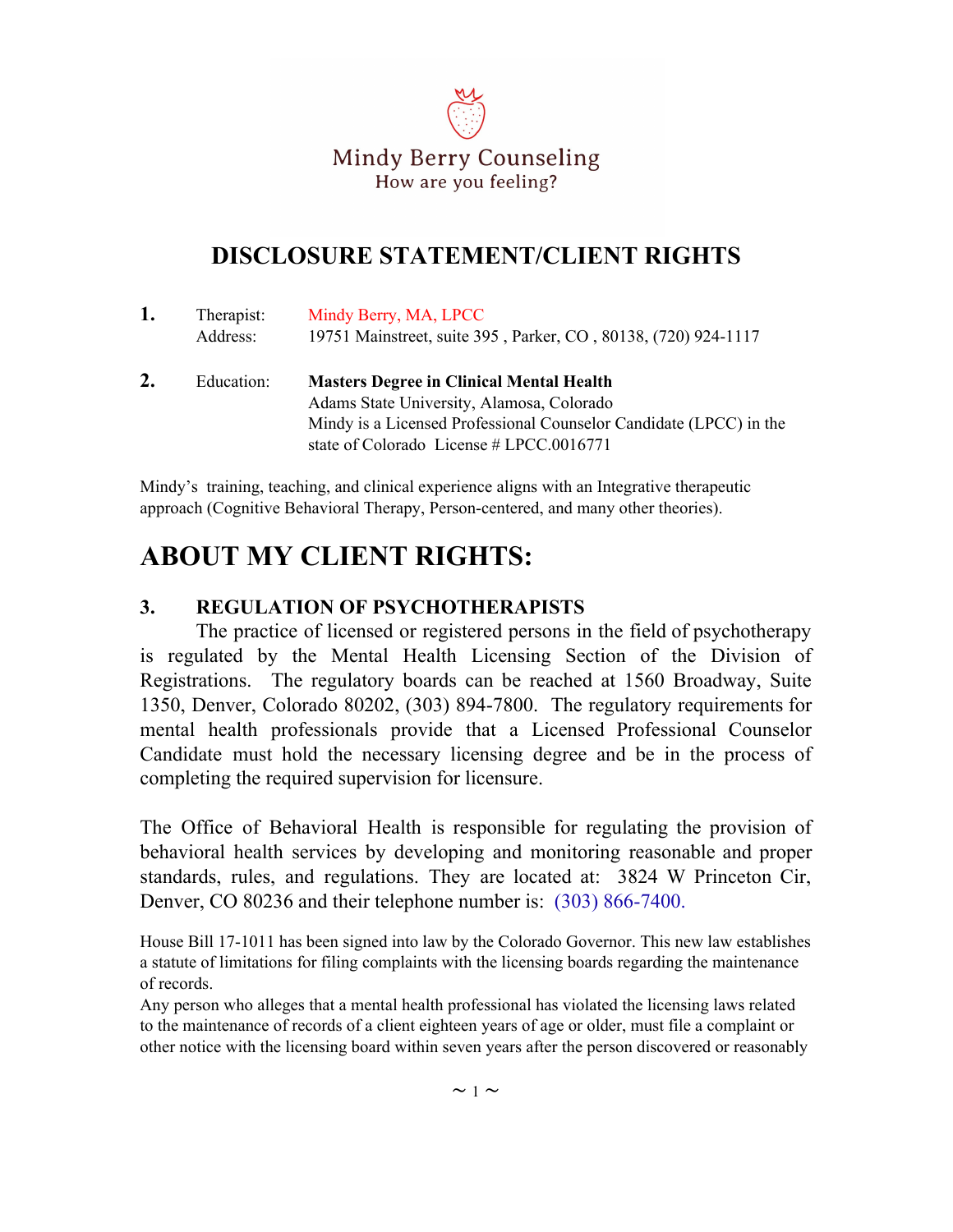

should have discovered this. Pursuant to law, my practice will maintain records for a period of seven years commencing on the date of termination of services or on the date of last contact with the client, whichever is later.

When the client is a child, the records will be retained for a period of seven years commencing either upon the last day of treatment or when the child reaches eighteen years of age, whichever comes later, but in no event shall records be kept for more than twelve years.

#### **4. CLIENT RIGHTS AND IMPORTANT INFORMATION**

- a. You are entitled to receive information from me about my methods of therapy, the techniques I use, and the duration of your therapy, and my fee. Please ask if you would like to receive this information.
- b. You can seek a second opinion from another therapist or terminate therapy at any time.
- c. In a professional relationship (such as ours), sexual intimacy between a therapist and a client is never appropriate. If sexual intimacy occurs, it should be reported to the Board that licenses, certifies or registers the therapist.
- d. Generally speaking, information provided by and to a client in a professional relationship with a psychotherapist is legally confidential, and the therapist cannot disclose the information without the client's consent. There are several exceptions to confidentiality which include:
	- (1) I am required to report any suspected incident of **elder abuse or neglect and child abuse or neglect** to law enforcement;
	- (2) I am required to report any threat of imminent physical harm by a client to law enforcement and to
	- $\bullet$  the person(s) threatened;
	- (3) I am required to initiate a mental health evaluation of a client who is imminently dangerous to self or to others, or who is gravely disabled, as a result of a mental disorder;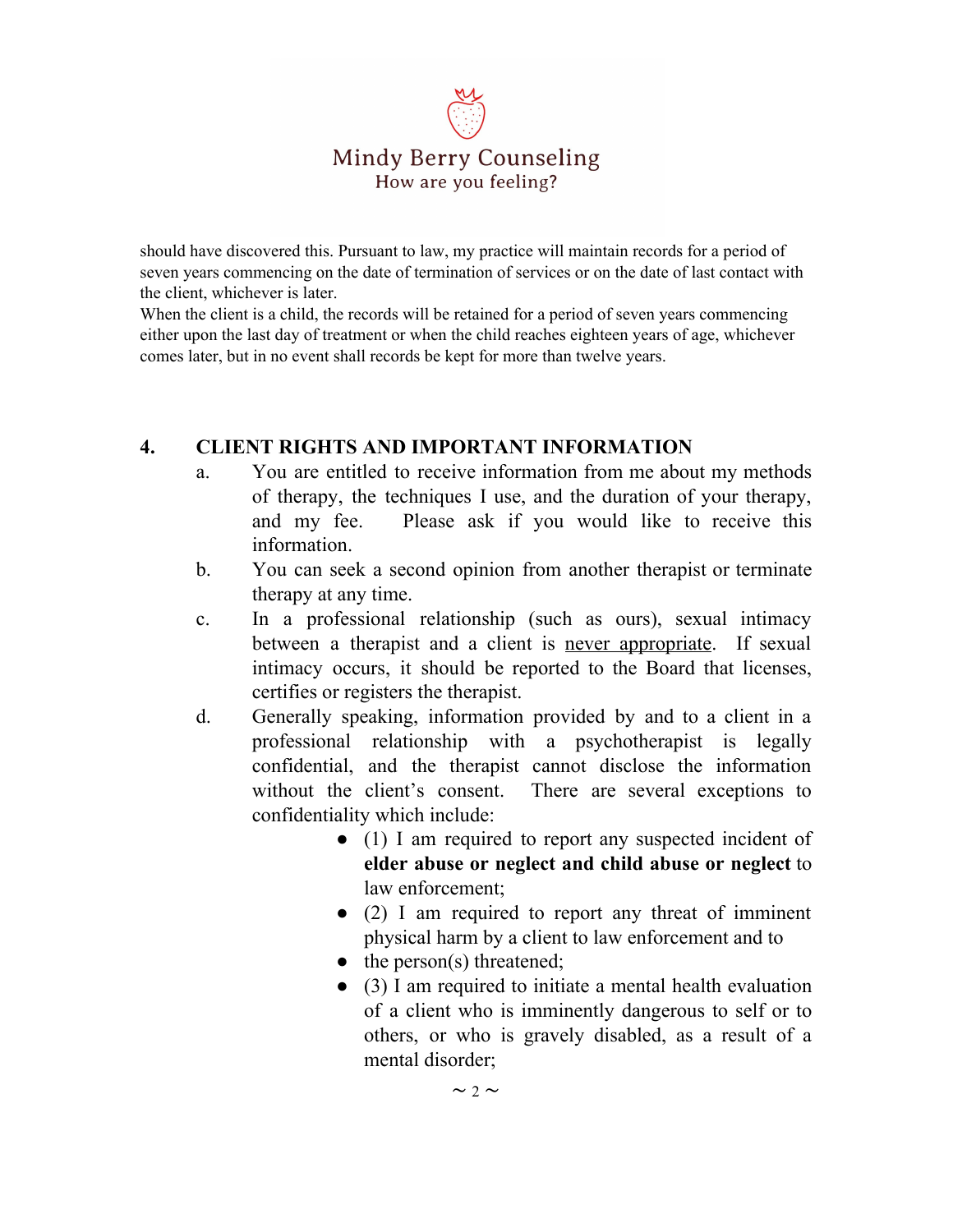# Mindy Berry Counseling How are you feeling?

- (4) I am required to report any suspected threat to national security to federal officials;
- **(5) I am required by HB 14-1271 to report any threats against locations such as churches, schools, theatres, workplaces, etc to law enforcement**, and
- (6) I may be required by Court Order to disclose treatment information.
- (7) I understand that my therapist cannot guarantee confidentiality when using tools of technology for scheduling/therapeutic services, such as phone, e-mail, text messaging, skype, etc.
- e. When I am concerned about a client's safety, it is my policy to request a Welfare Check through local law enforcement. In doing so, I may disclose to law enforcement officers information concerning my concerns. By signing this Disclosure Statement and agreeing to treat with me, you consent to this practice, if it should become necessary.
- f. Under Colorado law, C.R.S. § 14-10-123.8, parents have the right to access mental health treatment information concerning their minor children, unless the court has restricted access to such information. If you request treatment information from me, I may provide you with a treatment summary, in compliance with Colorado law and HIPAA Standards.
- g. The use of recording devices is strictly prohibited without client/therapist written consent. Neother the client or therapist can audio record or video record the session unless agreed upon beforehand in writing.
- h. I understand my therapist provides non-emergency therapeutic services by scheduled appointment. Should a crisis arise, I take the responsibility to notify proper authorities, call 911, or take myself to an emergency room for immediate support. I understand that if my therapeutic issues are above the level of training or competency of my therapist, she is legally required to refer, terminate, or consult.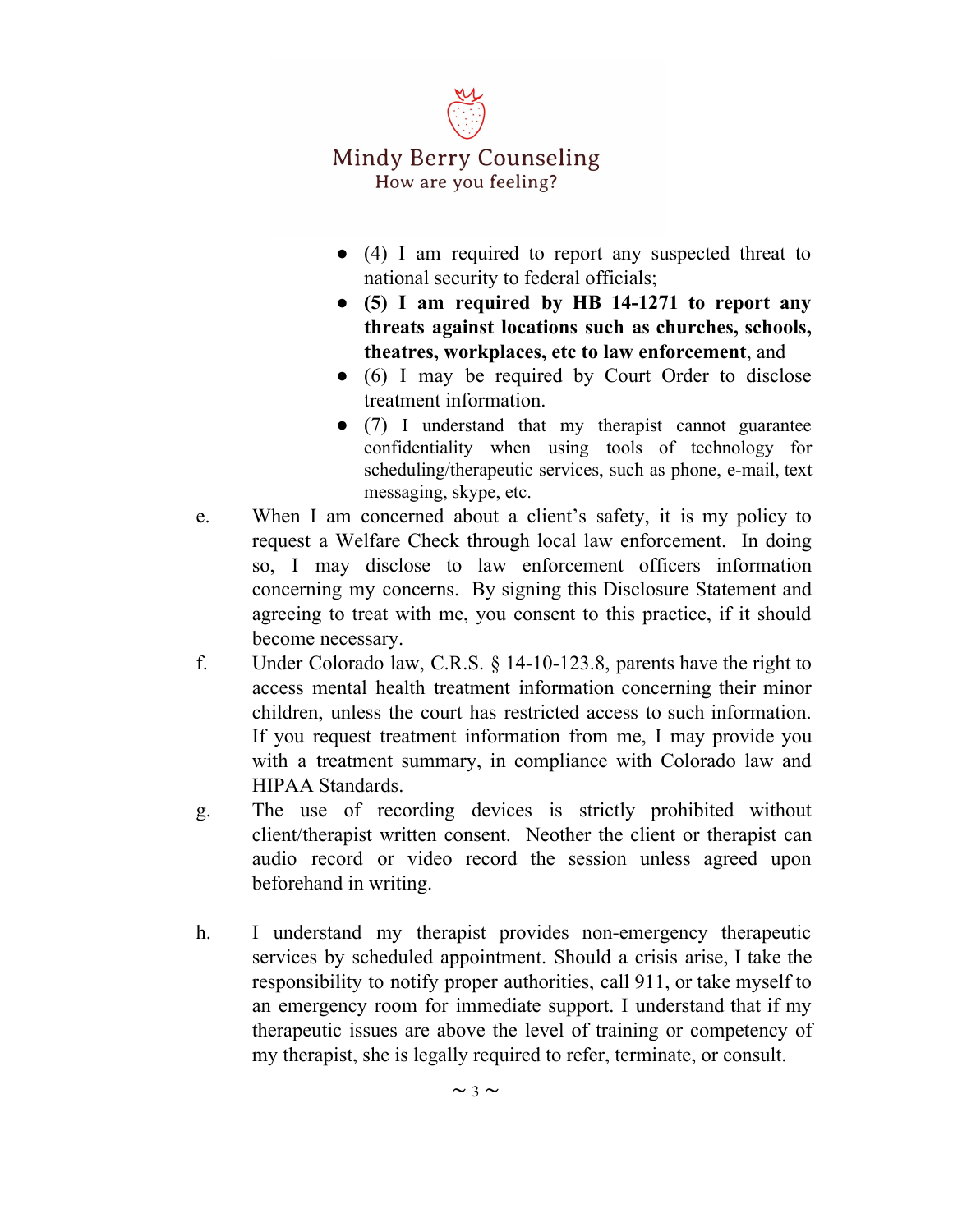

i. **Couples Waiver -** I understand that in the course of couples and family work it is sometimes helpful to remind clients of work done in individual sessions in joint sessions. I give permission for my counselor to use her discretion in discussing confidential information from my individual sessions with me and my partner/family as a couple/family. I understand my counselor does not hold "secrets" in therapy or keep information from partners that may hinder therapeutic progress/treatment.

## **5. DISCLOSURE REGARDING DIVORCE AND CUSTODY LITIGATION**

If you are involved in divorce or custody litigation, my role as a therapist is not to make recommendations to the court concerning custody or parenting issues. By signing this Disclosure Statement, you agree not to subpoena me to court for testimony or for disclosure of treatment information in such litigation; and you agree not to request that I write any reports to the court or to your attorney, making recommendations concerning custody. The court can appoint professionals, who have no prior relationship with family members, to conduct an investigation or evaluation and to make recommendations to the court concerning parental responsibilities or parenting time in the best interests of the family's children.

## 6a. **Client Rights disclosure and use of drug abuse patient records (CFR 42 Part 2)**

#### (a) *Disclosure authorization*

Records of the identity, diagnosis, prognosis, or treatment of any patient which are maintained in connection with the performance of any drug abuse prevention function conducted, regulated, or directly or indirectly assisted by any department or agency of the United States shall, except as provided in subsection (e) of this section, be confidential and be disclosed only for the purposes and under the circumstances expressly authorized under subsection (b) of this section.

(b) *Purposes and circumstances of disclosure af ecting consenting patient and patient regardless of consent*

(1) The content of any record referred to in subsection (a) of this section may be disclosed in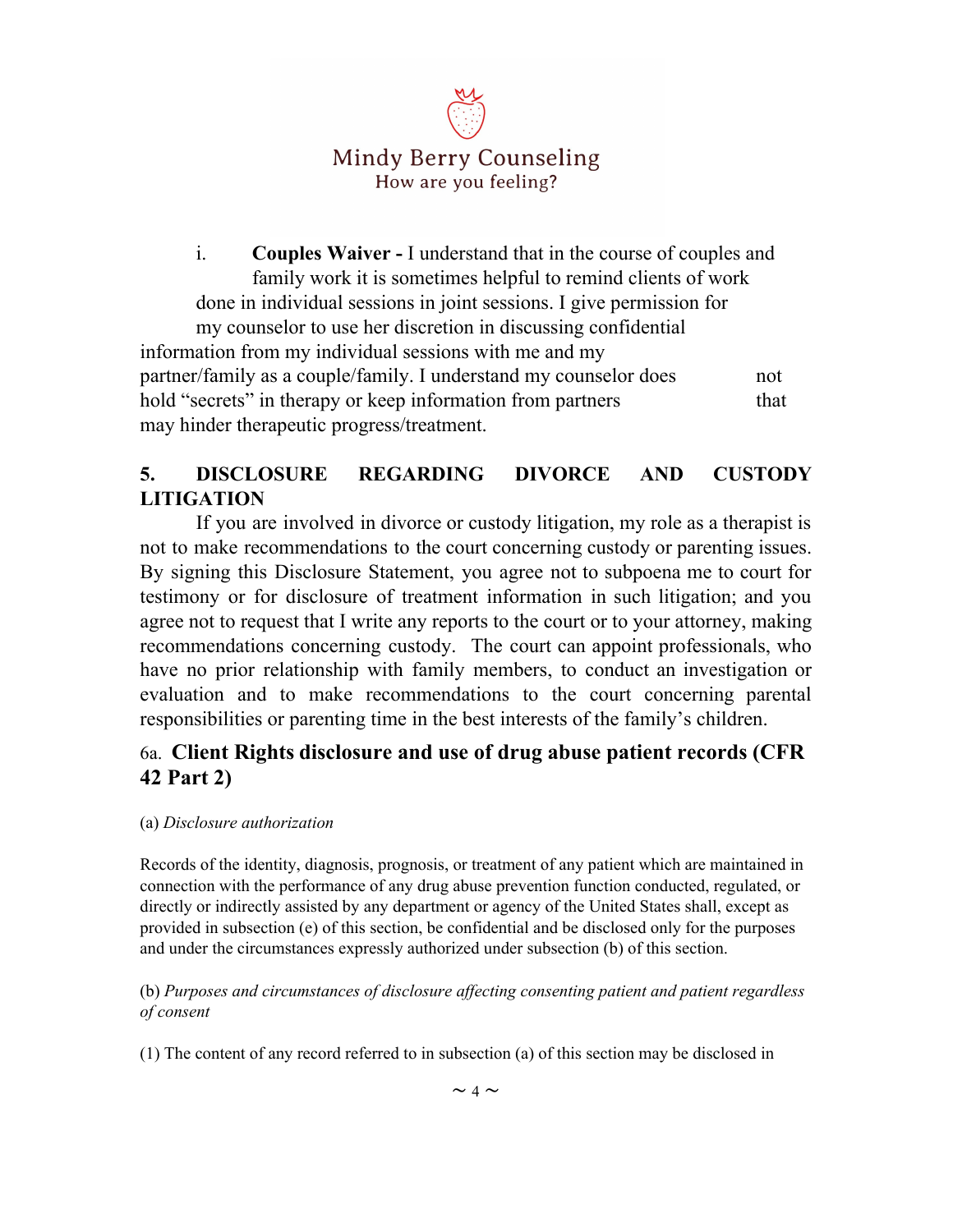

accordance with the prior written consent of the patient with respect to whom such record is maintained, but only to such extent, under such circumstances, and for such purposes as may be allowed under regulations prescribed pursuant to subsection (g) of this section.

(2) Whether or not the patient, with respect to whom any given record referred to in subsection (a) of this section is maintained, gives his written consent, the content of such record may be disclosed as follows:

(A) To medical personnel to the extent necessary to meet a bona fide medical emergency.

(B) To qualified personnel for the purpose of conducting scientific research, management audits, financial audits, or program evaluation, but such personnel may not identify, directly or indirectly, any individual patient in any report of such research, audit, or evaluation, or otherwise disclose patient identities in any manner.

(C) If authorized by an appropriate order of a court of competent jurisdiction granted after application showing good cause therefor. In assessing good cause the court shall weigh the public interest and the need for disclosure against the injury to the patient, to the physician-patient relationship, and to the treatment services. Upon the granting of such order, the court, in determining the extent to which any disclosure of all or any part of any record is necessary, shall impose appropriate safeguards against unauthorized disclosure.

#### **Report Violations:**

Pursuant to 42 CFR 2.5, if you believe I have violated your privacy rights, you have the right to contact the United States Attorney's Office for the District of Colorado to report any suspected violation. Their office is located at 1801 California Street, Suite 1600, Denver, CO 80202, and they can be reached via telephone at (303) 454-0100.

7. My normal fee is **\$90.00 per session** and payment is due at the time of session.. Psychotherapy is provided for 45 to 50 minute clinical hour with the last 5 minutes being used for scheduling. Therapists offers 90 minute sessions if requested and therapeutically necessary.

7a. **No-Shows and Cancellation Fees**: All appointments must be cancelled 24 hours prior to scheduled appointment time to avoid charges for a "no-show" or "late-cancellation." After-hour messages regarding cancellations may be left on the Mindy Berry Counseling phone line (720) 924-1117. You agree to be charged \$50.00 for a first time No-show or late-cancellation appointment subsequent No-show or late-cancellation appointment will be charged the full session fee. Insurance will not pay charges for "no-shows" or "late cancellations." Payments are to be made via cash/check or credit card, and a penalty fee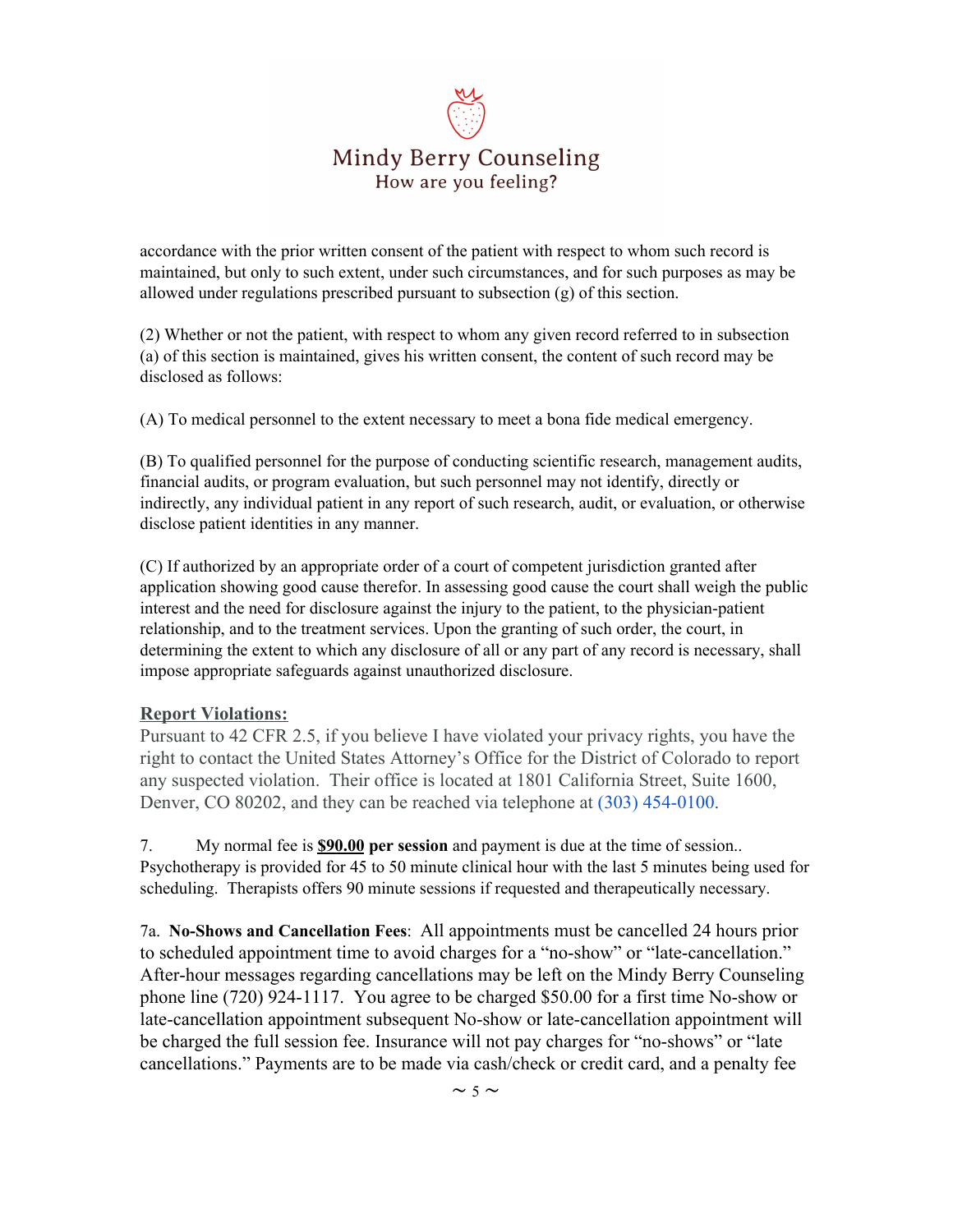

of \$45 will be assessed on all checks returned by the bank for any reason. Additional credit card processing fee will be applied to charge.

# **AS A PSYCHOTHERAPY CLIENT I UNDERSTAND THAT:**

9. By agreeing to receive services from me, you agree not to subpoena me to testify or produce records in court in any type of litigation. You also agree not to ask me to write any reports for the court or for your attorney.

If you should request treatment records from me, I may provide you with a treatment summary in compliance with Colorado law.

10. I understand that there may be times when my psychotherapist may need to consult with a colleague or another professional, like an attorney, about issues raised by me in therapy. My confidentiality is still protected during consultation by my psychotherapist and the professional consulted.

11. I understand my psychotherapist provides non-emergency psychotherapeutic services by scheduled appointment. If my psychotherapist believes my psychotherapeutic issues are above his or her level of competence, or outside of his or her scope of practice, he is legally required to refer, terminate, or consult. **If, for any reason, I am unable to contact my psychotherapist by telephone, (720) 924-1117, and I am having a true emergency, I will call 911 or check myself into the nearest hospital emergency room.**

**Initial** 

12. I understand that I have any questions or would like additional information, I may please feel free to ask during the initial session and any time during the psychotherapy process. By signing this disclosure statement I also give permission for the inclusion of my partners, spouses, significant others, parents, legal guardians, or other family members in psychotherapy when deemed necessary by myself or my psychotherapist

14. I understand that I am legally responsible for payment for my psychotherapy